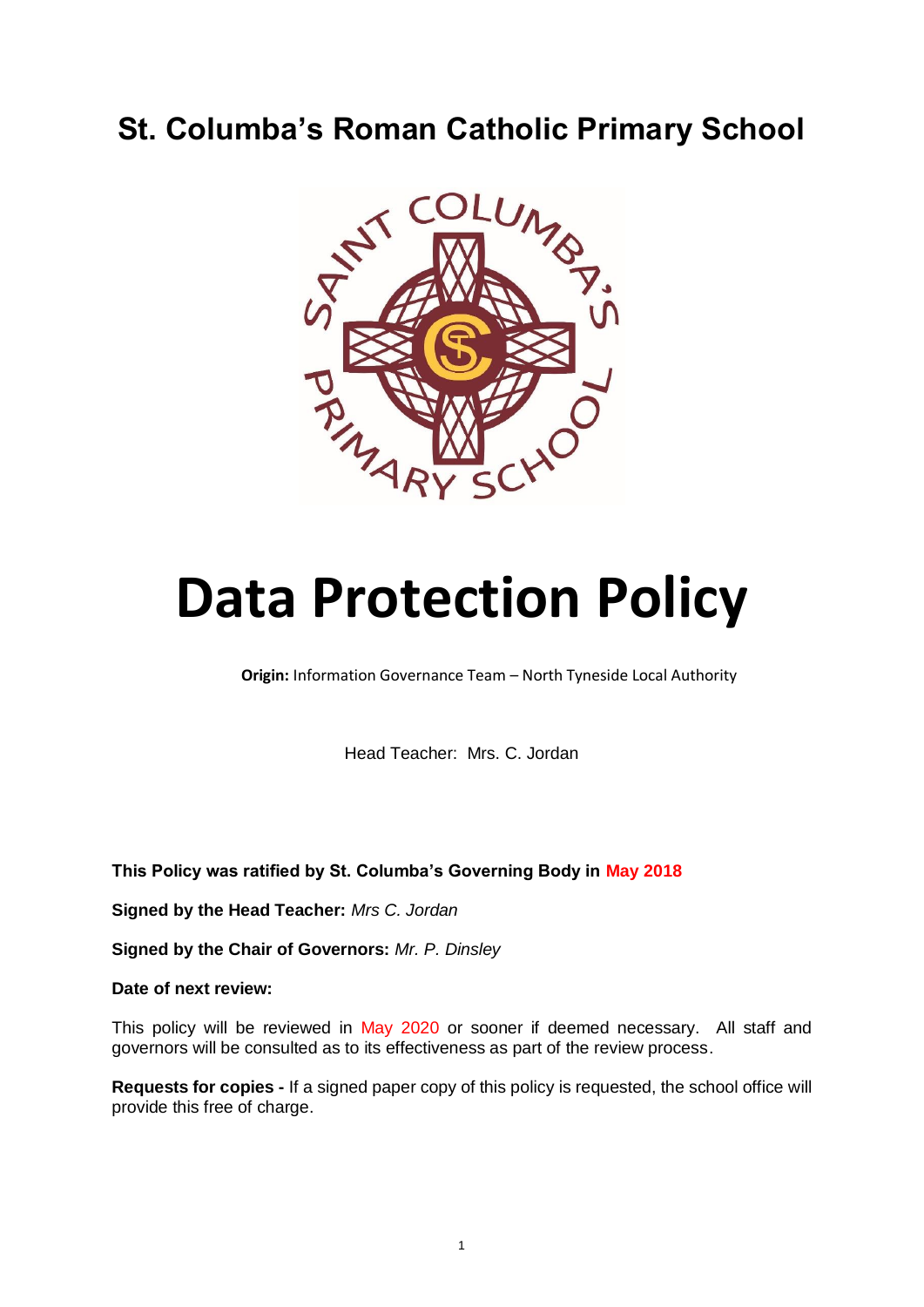# **1. Introduction and purpose**

1.1. St. Columba's Catholic Primary School (**School**) is committed to ensuring that all personal data about staff, pupils, parents, governors, volunteers, visitors and all other individuals is collected, stored and processed in accordance with the law and relevant guidance from the Information Commissioner's Office (**ICO**), in particular the:

1.1.1.General Data Protection Regulation (**GDPR**);

1.1.2.expected provisions of the Data Protection Act 2018 (**DPA**);

1.1.3.Regulation 5 of the Education (Pupil Information) (England) Regulations 2005; and

- 1.1.4.ICO's Code of Practice for the use of surveillance cameras and personal information.
- 1.2. St. Columba's Catholic Primary School is registered with the ICO as a Data Controller for the processing of living individuals' personal information. The School Data Protection Policy has been produced to ensure its compliance with the GDPR. The Policy incorporates guidance from the ICO, and outlines the Schools overall approach to its responsibilities and individuals' rights under the GDPR.
- 1.3. The GDPR and DPA give individuals rights over their personal data and protect individuals from the erroneous use of their personal data. This Policy outlines the School's overall approach to its responsibilities under the law. It applies to all personal data, regardless of whether it is in paper or electronic format.
- 1.4. This Policy applies to all employees (including temporary, casual or agency staff and contractors, consultants and suppliers working for, or on behalf of, the School), third parties and others who may process personal information on behalf of the School. The School is the Data Controller for the purposes of the relevant law.
- 1.5. The Policy also covers any staff and pupils who may be involved in research or other activity that requires them to process or have access to personal data, for instance as part of a research project or as part of professional practice activities. If this occurs, it is the responsibility of the School to ensure the data is processed in accordance with the GDPR and that pupils and staff are advised about their responsibilities.

#### **2. Types of data covered by this Policy**

- 2.1. Personal data is information relating to an individual (**data subject**) who can be identified from that data alone, or in conjunction with other information held. This includes written data (including the expression of opinions about an individual), telephone, audio or video recordings and photographs. The personal data may be held manually or electronically and compiled, stored or otherwise processed by the School, or by a third party on its behalf.
- 2.2. "Special categories" of personal data relates to personal data which is more sensitive, including information relating to an individual's:
	- racial or ethnic origin;
	- political opinions, religious beliefs or other beliefs of a similar nature;
	- membership of a trade union (within the meaning of the Trade Union and Labour Relations (Consolidation) Act 1992);
	- physical or mental health or condition;
	- sexual life or sexual orientation;
	- biometric /genetic data; or
	- any proceedings for any offence committed or alleged to have been committed, the disposal of such proceedings or the sentence of any court in such proceedings.

#### **3. The Data Protection Principles**

- 3.1. The law requires the School, its staff and others who process or use any personal information to comply with the Data Protection Principles.
- 3.2. These principles require that personal data shall: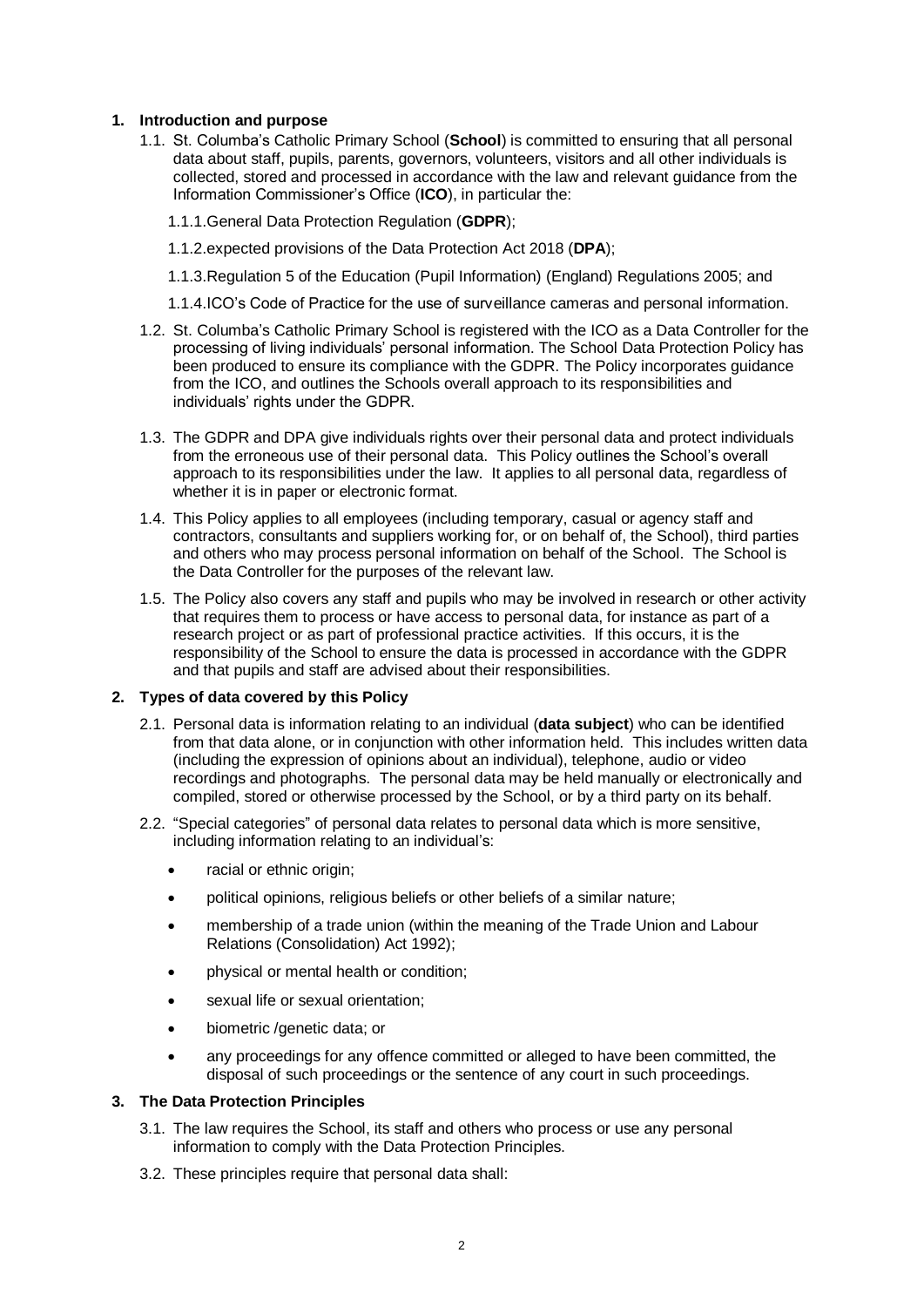- be obtained and processed fairly and lawfully, in a transparent manner in relation to individuals and not be processed unless certain conditions are met;
- be obtained for a specified and lawful purpose and shall not be processed in any manner incompatible with that purpose;
- be adequate, relevant and not excessive for those purposes;
- be accurate and, where necessary, kept up to date;
- kept in a form which permits identification of data subjects for no longer than is necessary for the purposes for which the personal data are processed; and
- processed in a manner that ensures appropriate security of the personal data, including protection against unauthorised or unlawful processing and against accidental loss, destruction or damage, using appropriate technical or organisational measures.

#### **4. Roles and responsibilities**

4.1. This Policy applies to **all staff** employed by the School, and to external organisations or individuals working on our behalf. Staff who do not comply with this Policy may face disciplinary action.

#### **Governing Board**

4.2. The Governing Board has overall responsibility for ensuring that the School complies with all relevant data protection obligations.

#### **Data Protection Officer**

- 4.3. The School has an appointed Data Protection Officer (**DPO**) to handle day-to-day issues which arise, and to provide members of the School with guidance on Data Protection issues to ensure they are aware of their obligations.
- 4.4. The DPO is responsible for overseeing the implementation of this Policy, monitoring our compliance with data protection law, and developing related policies and guidelines where applicable.
- 4.5. They will provide an annual report of their activities to the Governing Board and, where relevant, report to the Board their advice and recommendations on school data protection issues.
- 4.6. The DPO is also the first point of contact for individuals whose data the school processes, and for the Information Commissioner's Office (**ICO**).
- 4.7. Our DPO is:

Data Protection Officer (for Schools) Law and Governance North Tyneside Council Quadrant The Silverlink North Cobalt Business Park North Tyneside NE27 0BY

Telephone: (0191) 643 2333

Fax: (0191) 643 2431

Email[: dpo.schools@northtyneside.gov.uk](mailto:dpo.schools@northtyneside.gov.uk)

#### **Headteacher**

4.8. The Headteacher acts as the representative of the Data Controller on a day-to-day basis.

#### **All staff**

4.9. All members of staff must: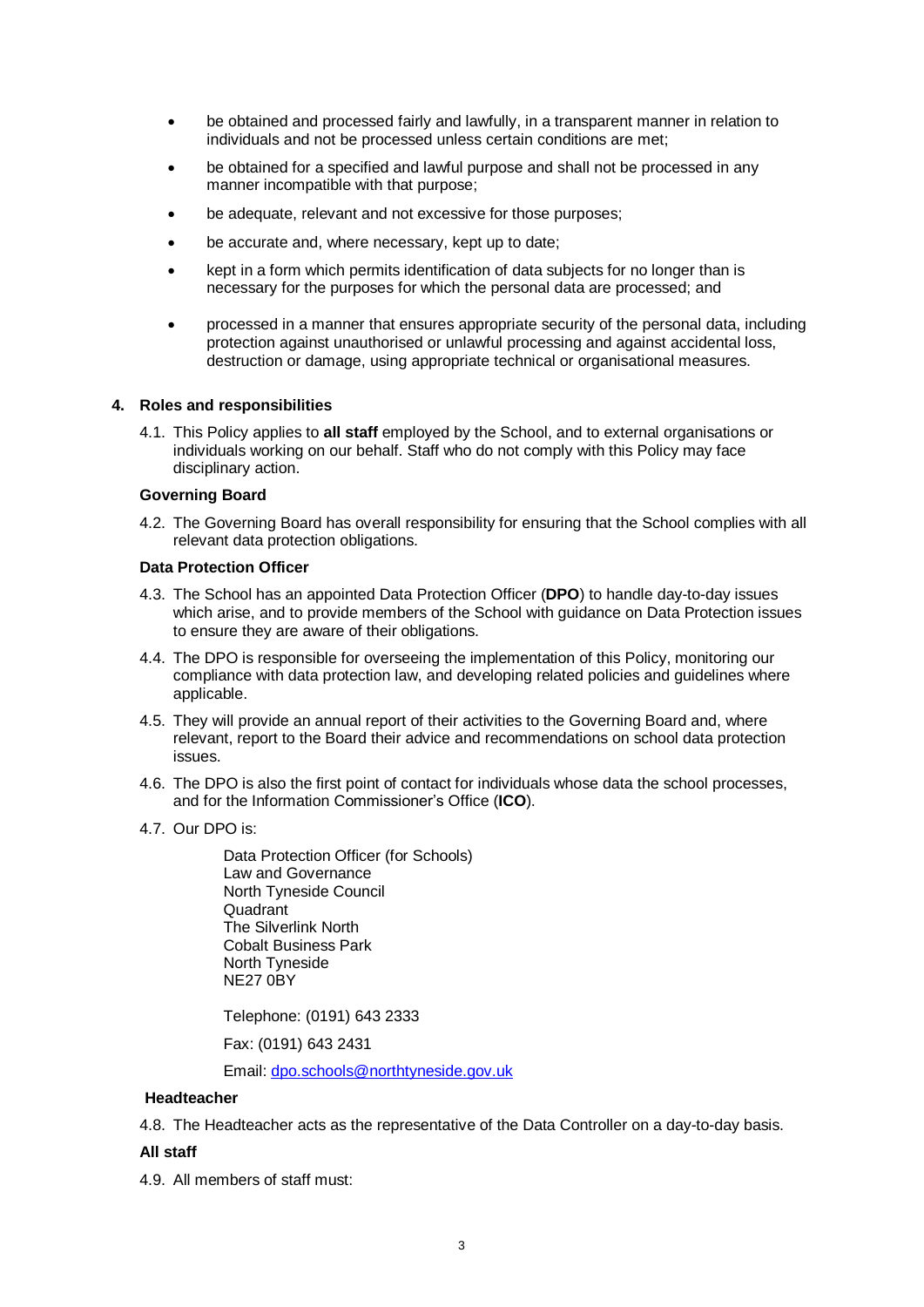- familiarise themselves and comply with the data protection principles;
- ensure any possession of personal data is accurate and up to date;
- ensure their own personal information is accurate and up to date;
- keep personal data for no longer than is necessary in line with retention guidelines;
- ensure that any personal data they process is secure and in compliance with the School's information-related policies and strategies:
- ensure personal data is only used for those specified purposes and is not unlawfully used for any other business that does not concern the School;
- obtain consent (where required) for collecting, sharing or disclosing personal data;
- acknowledge data subjects' rights (e.g. right of access to all their personal data held by School) under GDPR, and comply with access to those records;
- contact [the](mailto:dataprotection@glos.ac.uk) DPO where any request is received for access to personal data or where they have any concerns or doubt relating to data protection to avoid any infringements of the relevant law.

#### **Pupils**

Pupils, of St. Columba's Catholic Primary School are expected to:

- Comply with the data protection principles
- Comply with any security procedures implemented by St. Columba's Catholic Primary School.

#### **Training**

4.10. All members of staff and governors are provided with data protection and information governance training as part of their induction and data protection issues will also form part of continuing professional development, where changes to legislation, guidance or the School's processes make it necessary.

#### **5. How the School processes personal data**

- 5.1. The School will only process personal data where it has one of 6 'lawful bases' (legal reasons) to do so under data protection law:
	- The data needs to be processed so that the school can **fulfil a contract** with the individual, or the individual has asked the school to take specific steps before entering into a contract
	- The data needs to be processed so that the school can **comply with a legal obligation**
	- The data needs to be processed to ensure the **vital interests** of the individual e.g. to protect someone's life
	- The data needs to be processed so that the school, as a public authority, can perform a task **in the public interest,** and carry out its official functions
	- The data needs to be processed for the **legitimate interests** of the school or a third party (provided the individual's rights and freedoms are not overridden)
	- The individual (or their parent/carer when appropriate in the case of a pupil) has freely given clear **consent**
- 5.2. For "special categories" of personal data, we will also meet one of the special category conditions for processing which are set out in the GDPR and DPA.
- 5.3. If we offer online services to pupils, such as classroom apps, and we intend to rely on consent as a basis for processing, we will get parental consent (except for online counselling and preventive services).
- 5.4. Upon acceptance of employment at the School, members of staff consent to the processing and storage of their data in accordance with the data protection principles.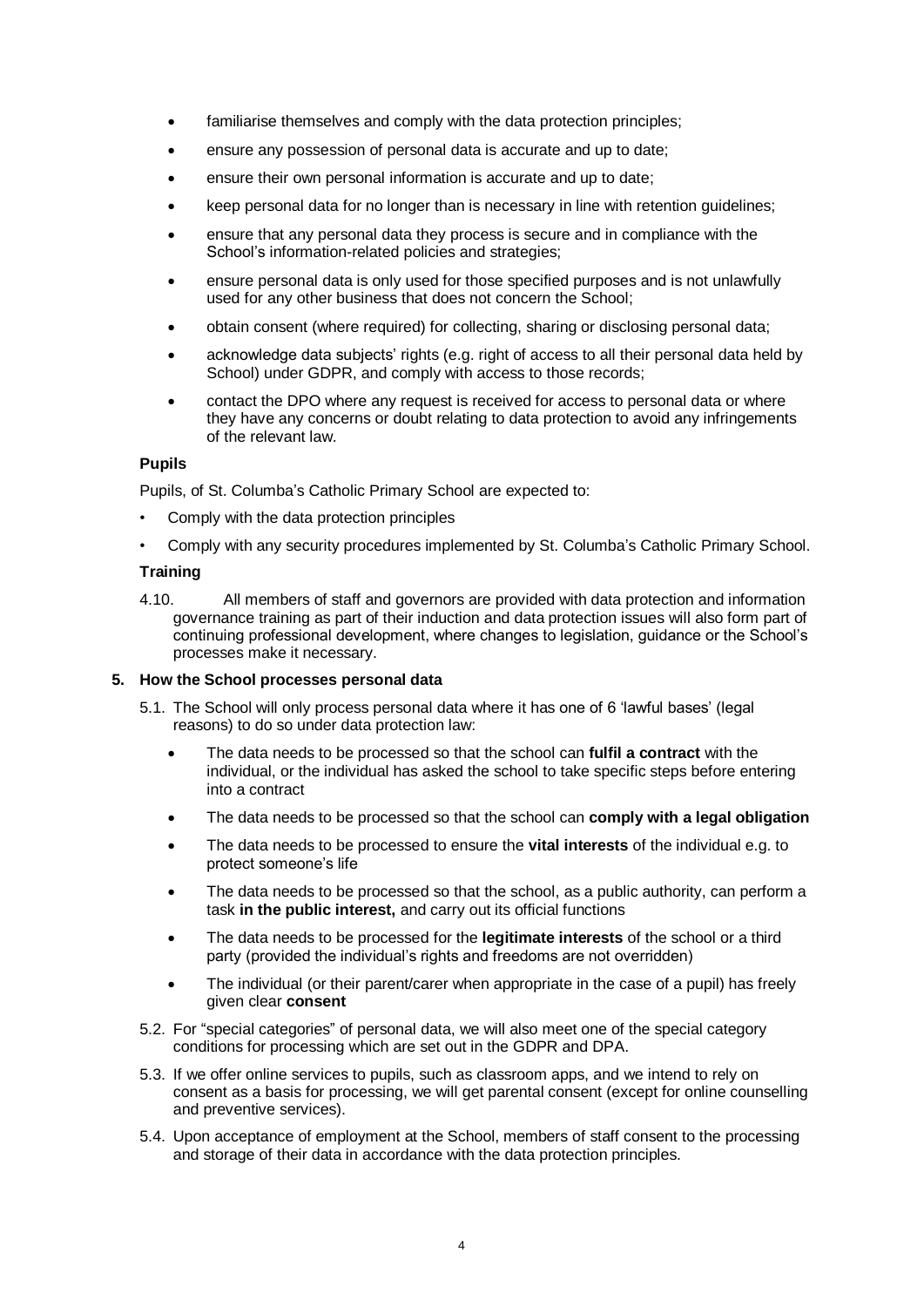- 5.5. We will only collect personal data for specified, explicit and legitimate reasons. We will explain these reasons to the individuals when we first collect their data. Individuals are also informed about how their data will be processed via the relevant Privacy Notices, which are published on our website or available from the School Office (as appropriate).
- 5.6. If we want to use personal data for reasons other than those given when we first obtained it, we will inform the individuals concerned before we do so, and seek consent where necessary.
- 5.7. Staff must only process personal data where it is necessary in order to do their jobs.

### **6. Retention, Security and Disposal**

- 6.1. The personal data the School holds will only be retained for as long as is necessary to comply with our legal obligations and complete the task for which we hold the data.
- 6.2. Recipients responsible for the processing and management of personal data need to ensure that the data is accurate and up-to-date. If an employee, student or applicant is dissatisfied with the accuracy of their personal data, then they must inform the School.
- 6.3. Personal information held in paper and electronic format shall not be retained for longer than is necessary. In accordance with Article 5 of the General Data Protection Regulations, personal information shall be collected and retained only for business, regulatory or legal purposes.
- 6.4. In accordance with the provisions of the GDPR, all staff whose work involves processing personal data, whether in electronic or paper format, must take personal responsibility for its secure storage and ensure appropriate measures are in place to prevent accidental loss or destruction of, or damage to, personal data.
- 6.5. Any staff working from home or away from the School premises will be responsible for ensuring that personal data removed from School premises is stored securely and is not accessible to others. Personal data should only be removed from School premises for as long as is necessary to complete the particular task.
- 6.6. When staff no longer need the personal data they hold, they must ensure it is dealt with in accordance with the Retention Schedule. Personal data in paper format must be shredded or placed in the confidential waste bins provided. Personal data in electronic format should be deleted, and CDs and pen drives that hold personal data passed to our I.T provider for safe disposal. Hardware should be appropriately degaussed in compliance with our I.T service provider contract and in line with DPA and GDPR requirements.

# **7. Obtaining, Disclosing and Sharing Personal Data**

- 7.1. Only personal data that is necessary for a specific School related business reason should be obtained.
- 7.2. Pupils and their parents and or Carers will be informed about how their data will be processed.
- 7.3. Upon acceptance of employment at St. Columba's Catholic Primary School, members of staff also consent to the processing and storage of their data.
- 7.4. Data must be collected and stored in a secure manner.
- 7.5. Personal information must not be disclosed to any third party organisation without prior consent of the individual concerned. This also includes information that would confirm whether or not an individual is or has been an applicant, pupil or employee of St. Columba's Catholic Primary School.
- 7.6. The School may have a duty to disclose personal information in order to comply with legal or statutory obligations. GDPR allows the disclosure of personal data to authorised bodies, such as the police and other organisations that have a crime prevention or law enforcement function.
- 7.7. Personal information that is shared with third parties on a more regular basis shall be carried out under written agreement to stipulate the purpose and boundaries of sharing. For circumstances where personal information would need to be shared in the case of ad hoc arrangements, sharing shall be undertaken in compliance with the GDPR 2018.
- 7.8. The School will not normally share personal data with anyone else without the consent of a data subject (including information that would confirm whether or not an individual is or has been an applicant, student or employee of the School), but in some circumstances it may have a duty to disclose personal information in order to comply with a legal or statutory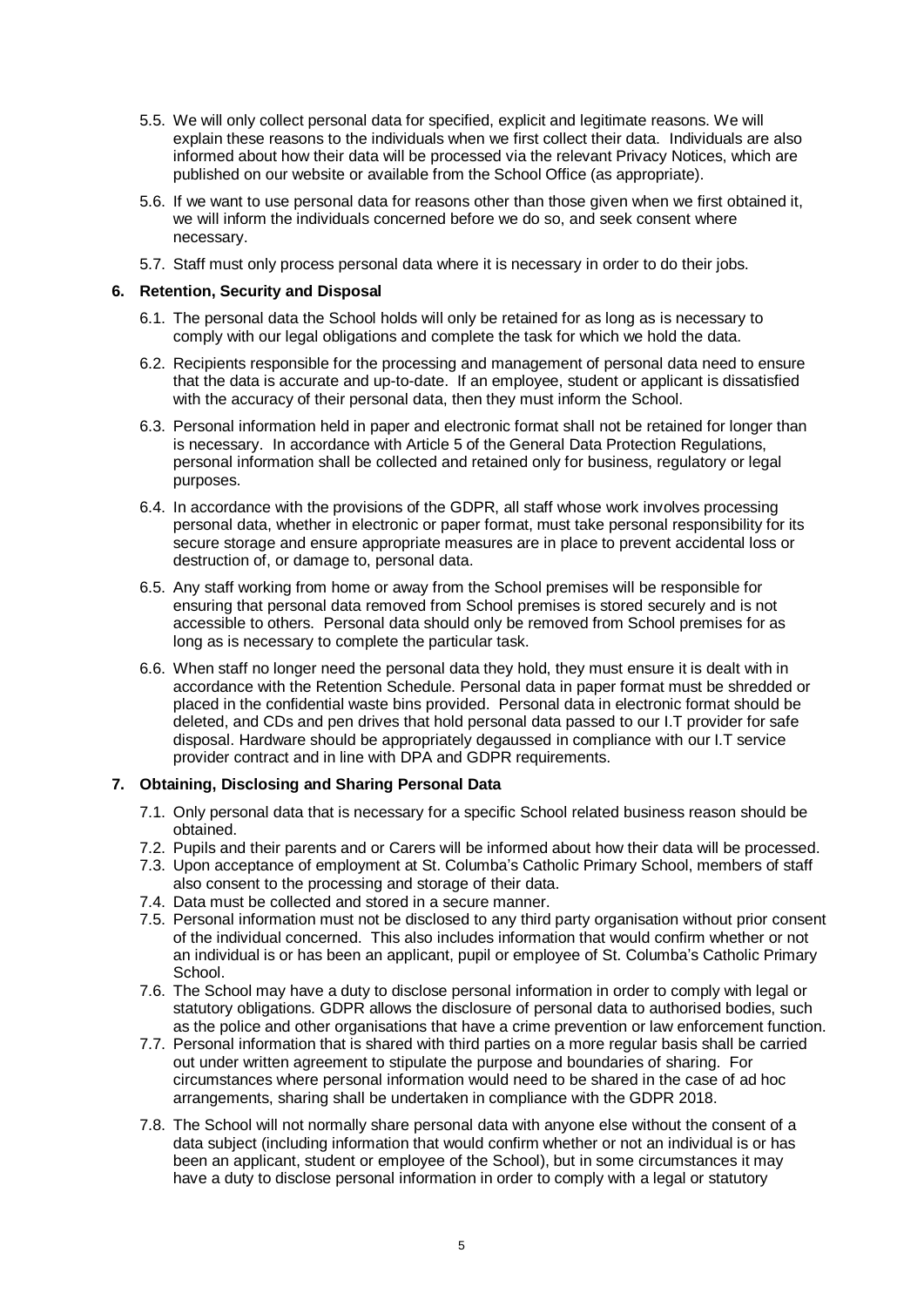obligation. Our Privacy Notices contain more detail about circumstances where we may need to share data.

- 7.9. Examples of circumstance where we may share personal data include, but are not limited to where:
	- there is an issue with a pupil or parent/carer that puts the safety of our staff at risk
	- we need to liaise with other agencies we will seek consent as necessary before doing this
	- our suppliers or contractors need data to enable us to provide services to our staff and pupils – for example, IT companies. When doing this, we will:
		- only appoint suppliers or contractors which can provide sufficient guarantees that they comply with data protection law;
		- establish a data sharing agreement with the supplier or contractor, either in the contract or as a standalone agreement, to ensure the fair and lawful processing of any personal data we share; and
		- only share data that the supplier or contractor needs to carry out their service, and information necessary to keep them safe while working with us.

7.10. We will also share personal data with law enforcement and government bodies where we are legally required to do so, including for:

- the prevention or detection of crime and/or fraud
- the apprehension or prosecution of offenders
- the assessment or collection of tax owed to HMRC
- in connection with legal proceedings
- where the disclosure is required to satisfy our safeguarding obligations
- research and statistical purposes, as long as personal data is sufficiently anonymised or consent has been provided
- 7.11. We may also share personal data with emergency services and local authorities to help them to respond to an emergency situation that affects any of our pupils or staff.

# **8. Transferring Personal Data**

- 8.1. Any transfer of personal data will be done securely.
- 8.2. Where any personal data must be transferred by email the School will only do so where the data can be encrypted with a password provided to the recipient by separate means such as via telephone.
- 8.3. All staff must take care to ensure emails containing personal data are not send to unintended recipients. It is important that emails are addressed correctly and care is taken when using reply all or forwarding or copying others in to emails. Use of the blind copy facility should be considered when sending an email to multiple recipients to avoid disclosing personal information to others.
- 8.4. Personal email accounts should not be used to send or receive personal data for a work purpose.
- 8.5. Where we transfer personal data to a country or territory outside the European Economic Area, we will do so in accordance with data protection law.

# **9. Right of access the information held (Subject Access Requests)**

- 9.1. Individuals have the right of access to their personal data held by the School. This applies to data held in both paper and electronic format, and within a relevant filing system.
- 9.2. The School shall use its discretion under the DPA to encourage informal access at a local level to a data subject's personal information, but it will also have a formal procedure for the processing of Subject Access Requests.
- 9.3. Any individual who wishes to exercise this right should make the request in writing; either by letter, email or fax to the DPO (see details above). The request should include: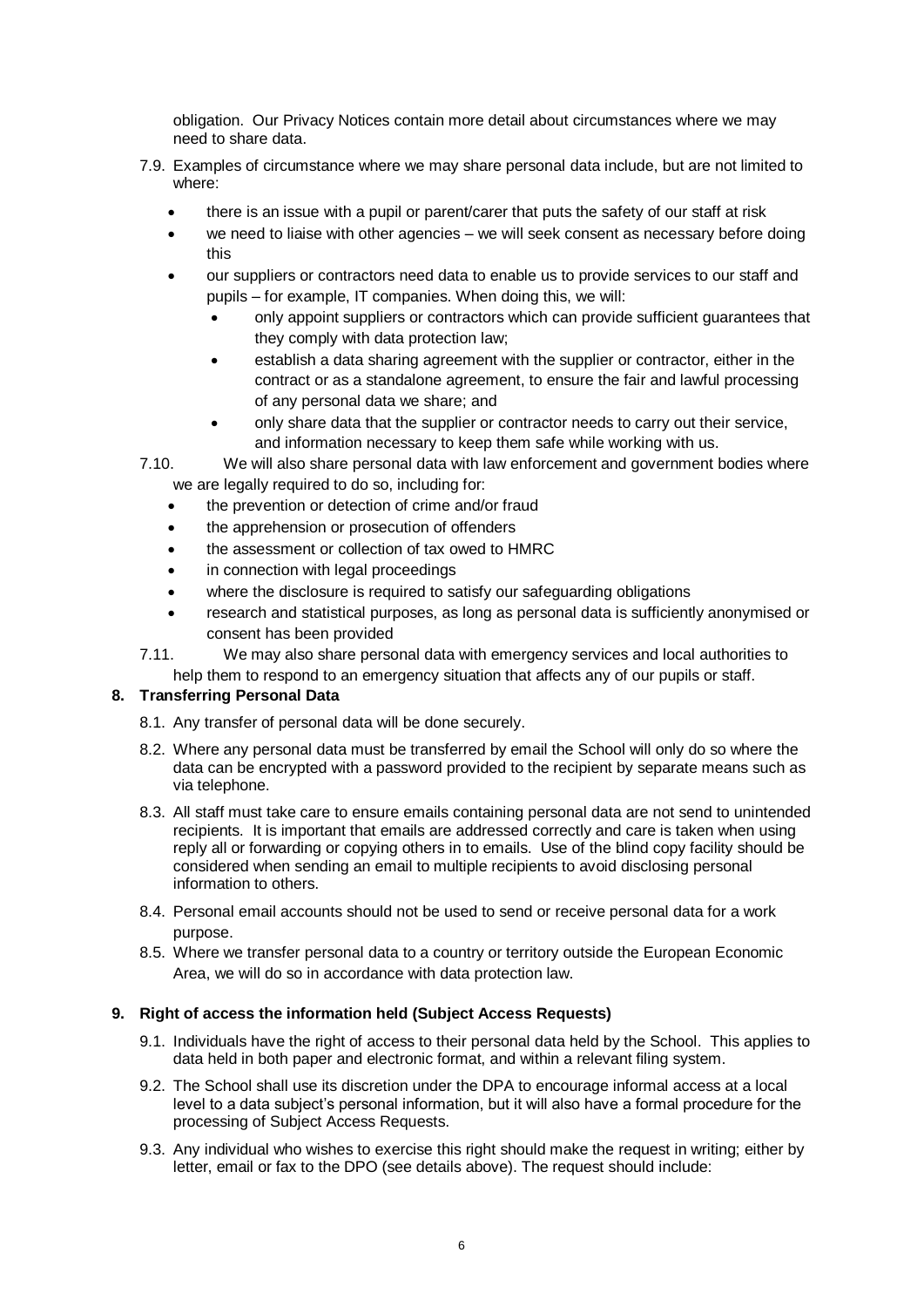- Name of individual whose data is requested (and the person making the request, if a third party)
- Correspondence address
- Contact number and email address
- Details of the information requested
- 9.4. If staff receive a Subject Access Request they must immediately forward it to the DPO.
- **10.** Personal data about a child belongs to that child, and not the child's parents or carers. For a parent or carer to make a Subject Access Request with respect to their child, the child must either be unable to understand their rights and the implications of a subject access request, or have given their consent.
- **11.** Children below the age of 12 are generally not regarded to be mature enough to understand their rights and the implications of a Subject Access Request. Therefore, most Subject Access Requests from parents or carers of pupils at our School may be granted without the express permission of the pupil. This is not a rule and a pupil's ability to understand their rights will always be judged on a case-by-case basis.

# **12. Responding to subject access requests**

- 12.1. When responding to requests, we:
	- may ask the individual to provide 2 forms of identification;
	- may contact the individual via phone to confirm the request was made;
	- will respond without delay and within 1 month of receipt of the request;
	- will provide the information free of charge; or
	- may tell the individual we will comply within 3 months of receipt of the request, where a request is complex or numerous. We will inform the individual of this within 1 month, and explain why the extension is necessary.
- 12.2. We will not disclose information if it:
	- might cause serious harm to the physical or mental health of the pupil or another individual;
	- would reveal that the child is at risk of abuse, where the disclosure of that information would not be in the child's best interests;
	- is contained in adoption or parental order records; or
	- is given to a court in proceedings concerning the child.
- 12.3. If the request is unfounded or excessive, we may refuse to act on it, or charge a reasonable fee which takes into account administrative costs. A request will be deemed to be unfounded or excessive if it is repetitive, or asks for further copies of the same information.
- 12.4. If we refuse a request, we will tell the individual why, and tell them they have the right to complain to the ICO.

# **13. Parental requests to see the educational record**

Parents, or those with parental responsibility, have a legal right to free access to their child's educational record (which includes most information about a pupil) within 15 school days of receipt of a written request.

# **14. Photographs and videos**

- 14.1. As part of our school activities, we may take photographs and record images of individuals within our school.
- 14.2. We will obtain written consent from parents/carers for photographs and videos to be taken of their child for communication, marketing and promotional materials. We will clearly explain how the photograph and/or video will be used to both the parent/carer and pupil.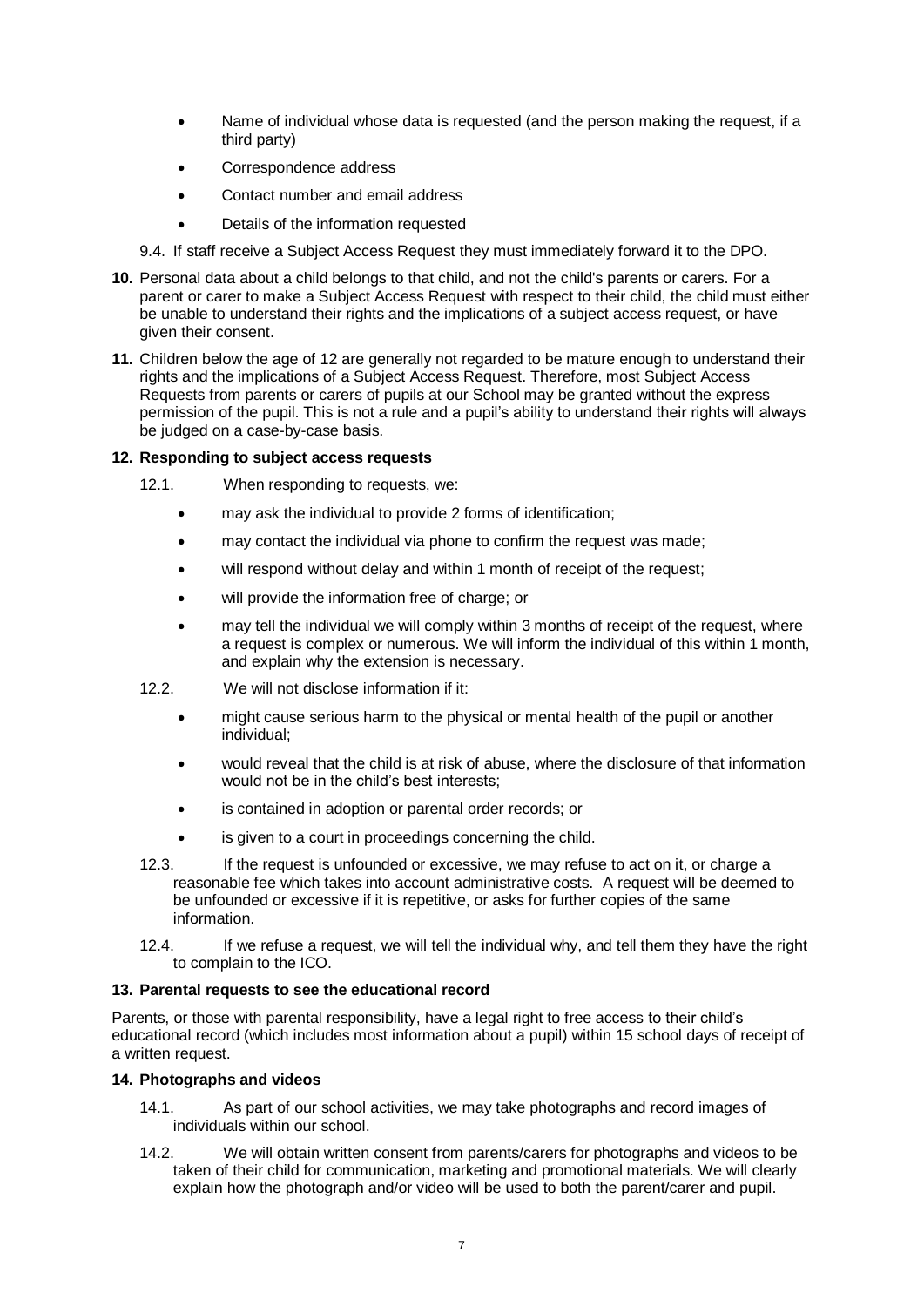- 14.3. Uses may include:
	- Within school on notice boards and in school magazines, brochures, newsletters, etc.
	- Outside of school by external agencies such as the school photographer, newspapers, campaigns
	- Online on our school website or social media pages
- 14.4. Consent can be refused or withdrawn at any time but requests must in writing to the School Office if this is during the school year. Consent will be obtained at the start of every academic year. If consent is withdrawn, we will remove the photograph or video and not distribute it further.

# **15. Data Security Breaches**

- 15.1. The School will take all reasonable precautions to ensure that there are no personal data breaches. We recognise it is important to respond to any potential breach quickly and effectively. A breach may arise from a theft, a deliberate attack on School systems, and unauthorised use of personal data, accidental loss or equipment failure. In the unlikely event of a suspected data breach, we will follow the procedure set out in Appendix 1.
- 15.2. Each incident will be investigated and judged on its individual circumstances and addressed accordingly. If appropriate, we will report the data breach to the ICO within 72 hours. Such breaches in a school context may include, but are not limited to:
	- A non-anonymised dataset being published on the school website which shows the exam results of pupils eligible for the pupil premium;
	- Safeguarding information being made available to an unauthorised person;
	- A deliberate attack on school or third party IT provider's systems; or
	- The theft of a school laptop or other portable device containing non-encrypted personal data about pupils.

#### **16. Links with other policies**

- 16.1. This Policy is linked to our:
	- Records Management Policy;
	- Privacy Notices;
	- Acceptable Use Policy
	- Information Security Procedures
	- Safeguarding and Child Protection Policy [*to keep this list under review*]

# **17. Monitoring arrangements**

17.1. This Policy has been approved by and has the full ownership of the Governing Board. It will be reviewed and updated (if necessary) at least every 2 years and shared with the Governing Board.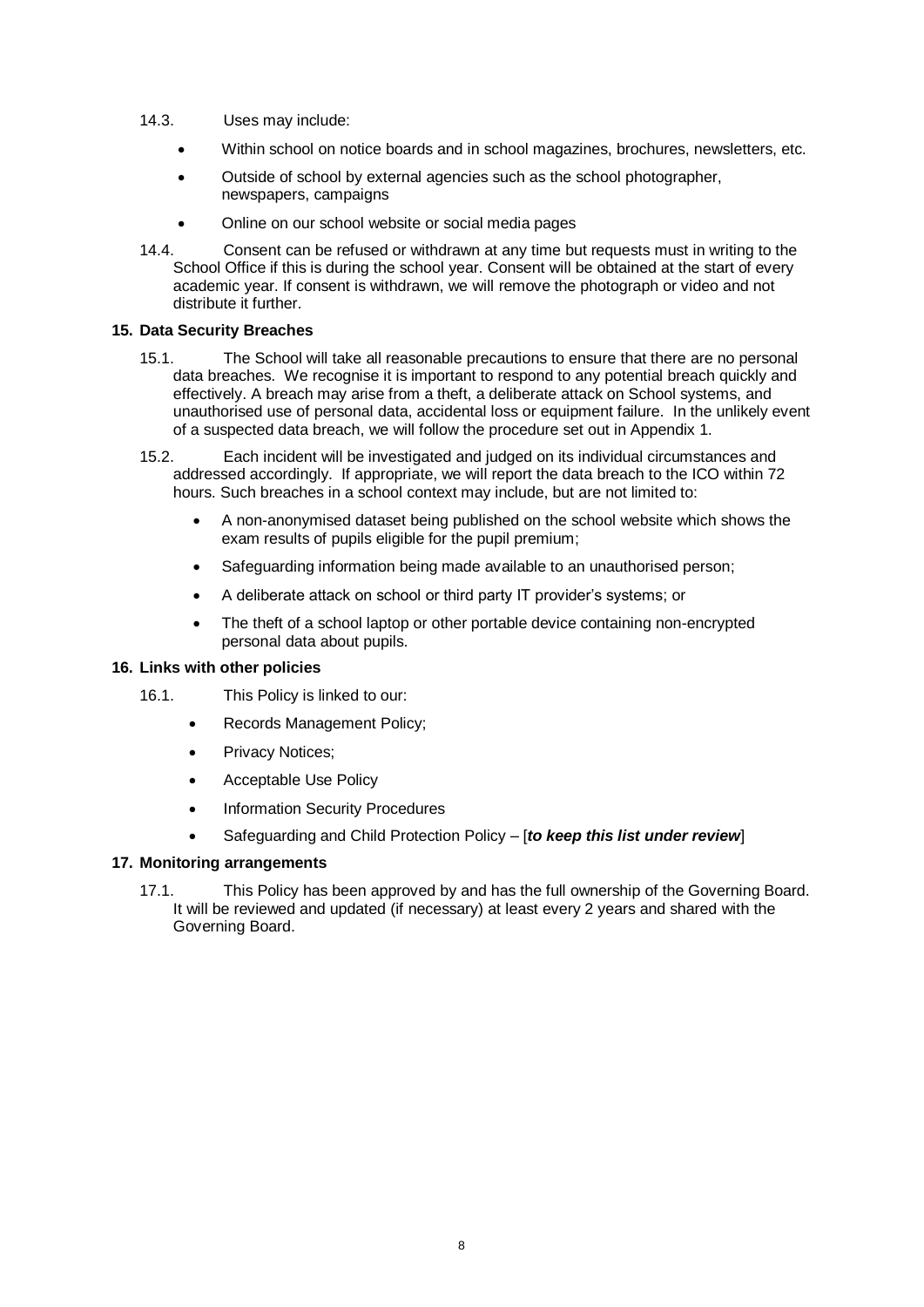# **APPENDIX 1**

# **DATA BREACH REPORT FORM**

Please act promptly to report any data breaches. If you discover a data breach, please notify the Head Teacher of it immediately and complete Section 1 of this report.

The Head Teacher (or School Office on the Head's behalf) will inform our DPO and investigate the next steps required. DPO email address: [dpo.schools@northtyneside.gov.uk](mailto:dpo.schools@northtyneside.gov.uk)

| <b>Section 1: Notification of Data Security</b>                                    | To be completed by individual reporting |
|------------------------------------------------------------------------------------|-----------------------------------------|
| <b>Breach</b>                                                                      | incident                                |
| Date incident was discovered:                                                      |                                         |
| Date(s) of incident:                                                               |                                         |
| <b>Place of incident:</b>                                                          |                                         |
| Name of person reporting incident:                                                 |                                         |
| Contact details of person reporting incident<br>(email address, telephone number): |                                         |
| Brief description of incident or details of the<br>information lost:               |                                         |
| Number of Data Subjects affected, if known:                                        |                                         |
| Has any personal data been placed at risk?<br>If, so please provide details:       |                                         |
| Brief description of any action taken at the<br>time of discovery:                 |                                         |
| For use by the Data Protection Officer                                             |                                         |
| <b>Received by:</b>                                                                |                                         |
| On (date):                                                                         |                                         |
| Forwarded for action to:                                                           |                                         |
| On (date):                                                                         |                                         |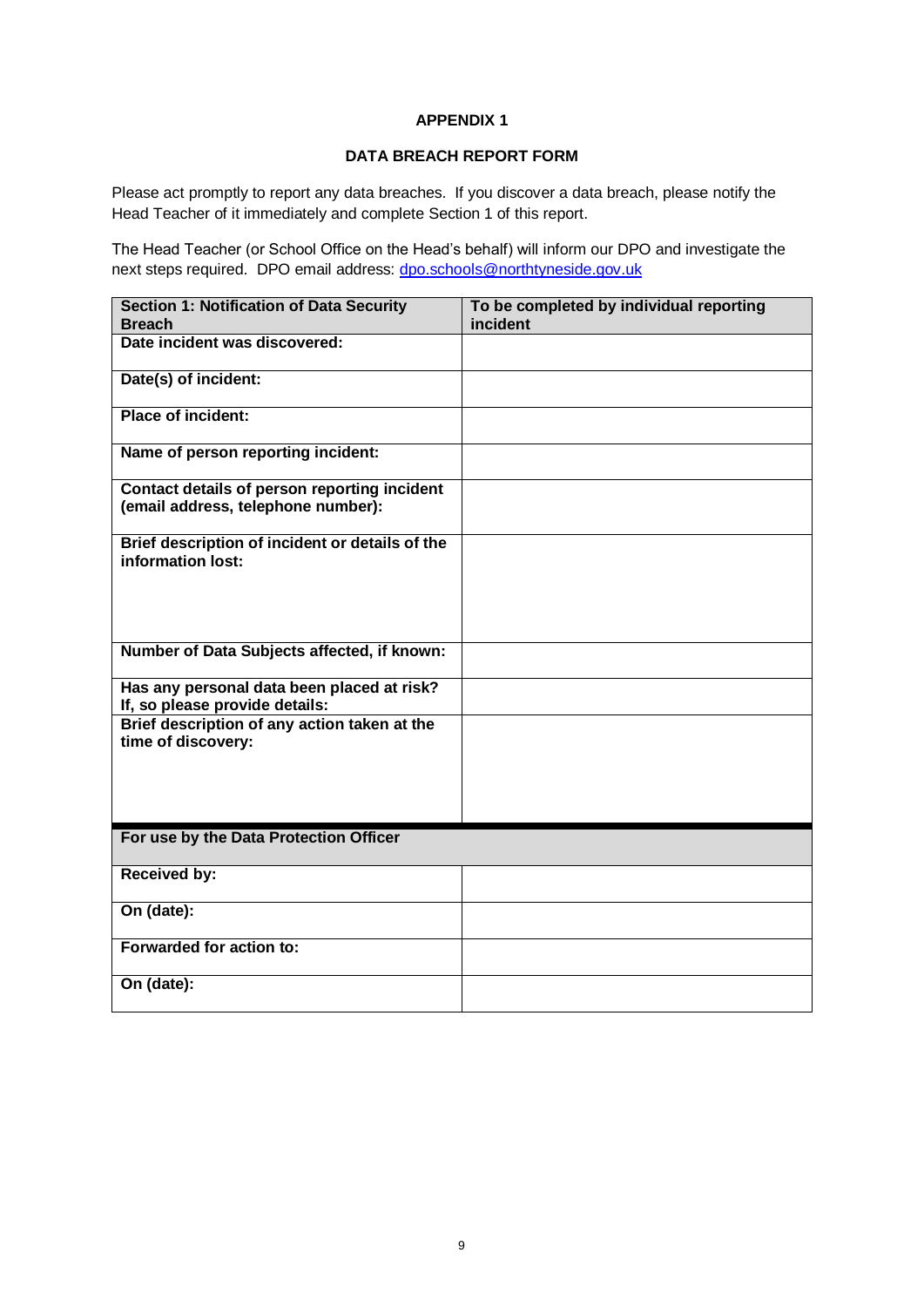| <b>Section 2: Assessment of Severity</b>                                                                                                                                                                                                                                                                                                                                                       | To be completed by the Lead Investigation<br>Officer in consultation with the Head<br>Teacher if appropriate IT where applicable |
|------------------------------------------------------------------------------------------------------------------------------------------------------------------------------------------------------------------------------------------------------------------------------------------------------------------------------------------------------------------------------------------------|----------------------------------------------------------------------------------------------------------------------------------|
| Details of the IT systems, equipment,<br>devices, records involved in the security<br>breach:                                                                                                                                                                                                                                                                                                  |                                                                                                                                  |
| <b>Details of information loss:</b>                                                                                                                                                                                                                                                                                                                                                            |                                                                                                                                  |
| What is the nature of the information lost?                                                                                                                                                                                                                                                                                                                                                    |                                                                                                                                  |
| How much data has been lost? If laptop<br>lost/stolen: how recently was the laptop backed<br>up onto central IT systems?                                                                                                                                                                                                                                                                       |                                                                                                                                  |
| Is the information unique? Will its loss have<br>adverse operational, research, financial legal,<br>liability or reputational consequences for the<br>School/Academy or third parties?                                                                                                                                                                                                         |                                                                                                                                  |
| How many data subjects are affected?                                                                                                                                                                                                                                                                                                                                                           |                                                                                                                                  |
| Is the data bound by any contractual security<br>arrangements?                                                                                                                                                                                                                                                                                                                                 |                                                                                                                                  |
| What is the nature of the sensitivity of the data?<br>Please provide details of any types of<br>information that fall into any of the following<br>categories:                                                                                                                                                                                                                                 |                                                                                                                                  |
| <b>HIGH RISK</b> personal data<br>Special Category data (as defined in the<br>Data Protection Act) relating to a living,<br>identifiable individual's<br>Racial or ethnic origin;<br>a)<br>Political opinions or religious or<br>b)<br>philosophical beliefs;<br>Membership of a trade union;<br>C)<br>Physical or mental health or condition or<br>d)<br>sexual life;<br>Biometric data<br>e) |                                                                                                                                  |
| Information that could be used to commit<br>identity fraud such as; personal bank<br>account and other financial information;<br>national identifiers, such as National<br>Insurance Number and copies of passports<br>and visas;                                                                                                                                                              |                                                                                                                                  |
| Personal information relating to parents,<br>staff and children                                                                                                                                                                                                                                                                                                                                |                                                                                                                                  |
| Detailed profiles of individuals including<br>information about work performance,<br>salaries or personal life that would cause<br>significant damage or distress to that person<br>if disclosed;                                                                                                                                                                                              |                                                                                                                                  |
| Spreadsheets of marks or grades obtained<br>by students, information about individual<br>cases of student discipline or sensitive<br>negotiations which could adversely affect<br>individuals                                                                                                                                                                                                  |                                                                                                                                  |
| Security information that would compromise<br>the safety of individuals if disclosed.                                                                                                                                                                                                                                                                                                          |                                                                                                                                  |